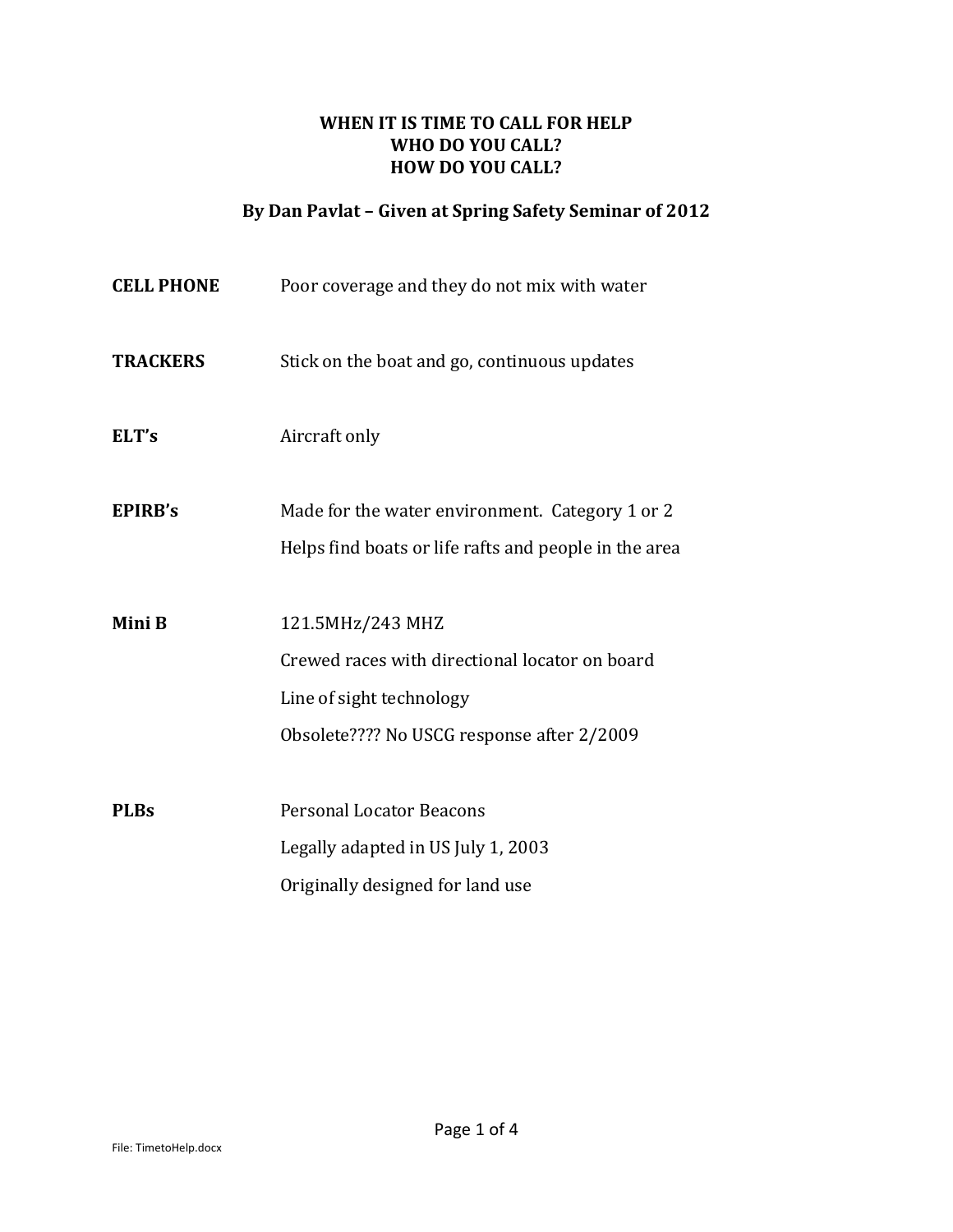#### **PLBs - DEVICES SPECIFICALLY DESIGNED TO FIND/HELP PEOPLE**

**SPOT** Globalstar satellite messenger,

GEOS International Emergency Response Center

Functions: Check In, Tracking, Message, Ask for Help, 911

Cost - \$120 to \$170

#### **SPOT Plus Features**

Low cost for unit

Owner battery change capability

10 person update allowed

Message capability

#### **SPOT Drawbacks**

Yearly fees

Add \$100/yr for satellite subscription

Add \$50/yr for track progress

Add \$10/yr for Search and Rescue Benefit

3 feet immersion for 30 minutes, 10 Foot maximum

Response delay time through GEOS

Coverage offshore

Battery life

Privately maintained satellite system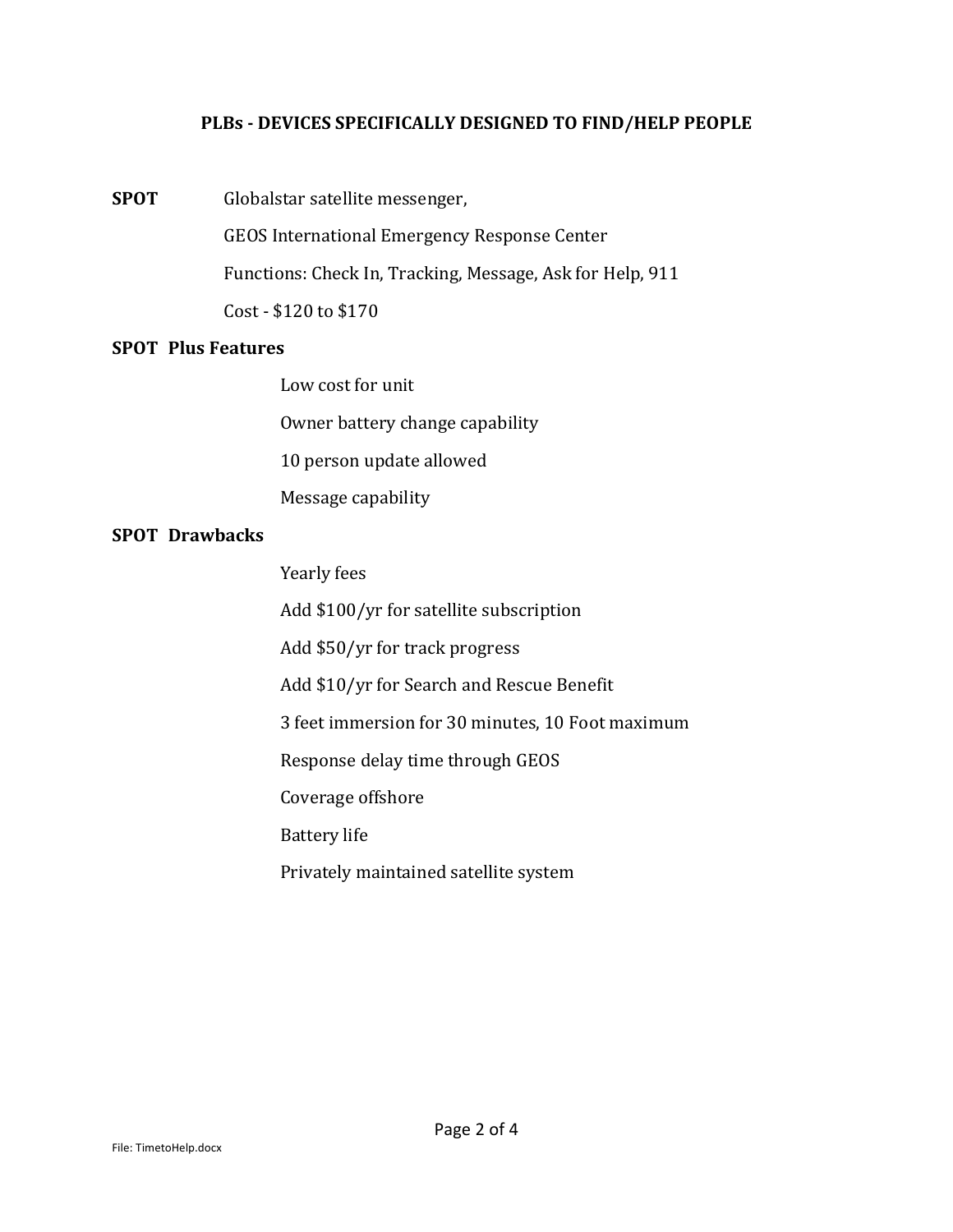#### **PLBs DEVICES SPECIFICALLY DESIGNED TO FIND/HELP PEOPLE**

**PLB's** Personal Locater Beacons

COSPAS/SARSAT Government based satellite system

Functions 406 MHz plus 121.5 MHz local find

#### Two main manufacturers

McMurdo, based in Portsmouth England has several versions of the FastFind

200/201 121.5MHz only 210 Low cost 406 MHz \$215-\$245 at 5.3 oz. FastFind Max \$380-\$430 FastFind MaxG \$490-\$550 at 10 0z.

## **ACR based in Fort Lauderdale Florida**

| ResQLink | Mainly for land |
|----------|-----------------|
|          |                 |

AquaLink A ResQLink with greater waterproofing \$340-\$380

AqaLink ViewAdds digital display \$400-\$450

## **Latest upgrades**

6.3 Watt power vs previous max of 5 watts

Longer battery life but 9.2 oz.

Improved waterproofing

Added strobe light

Display with L/L, battery life,

Flotation collars